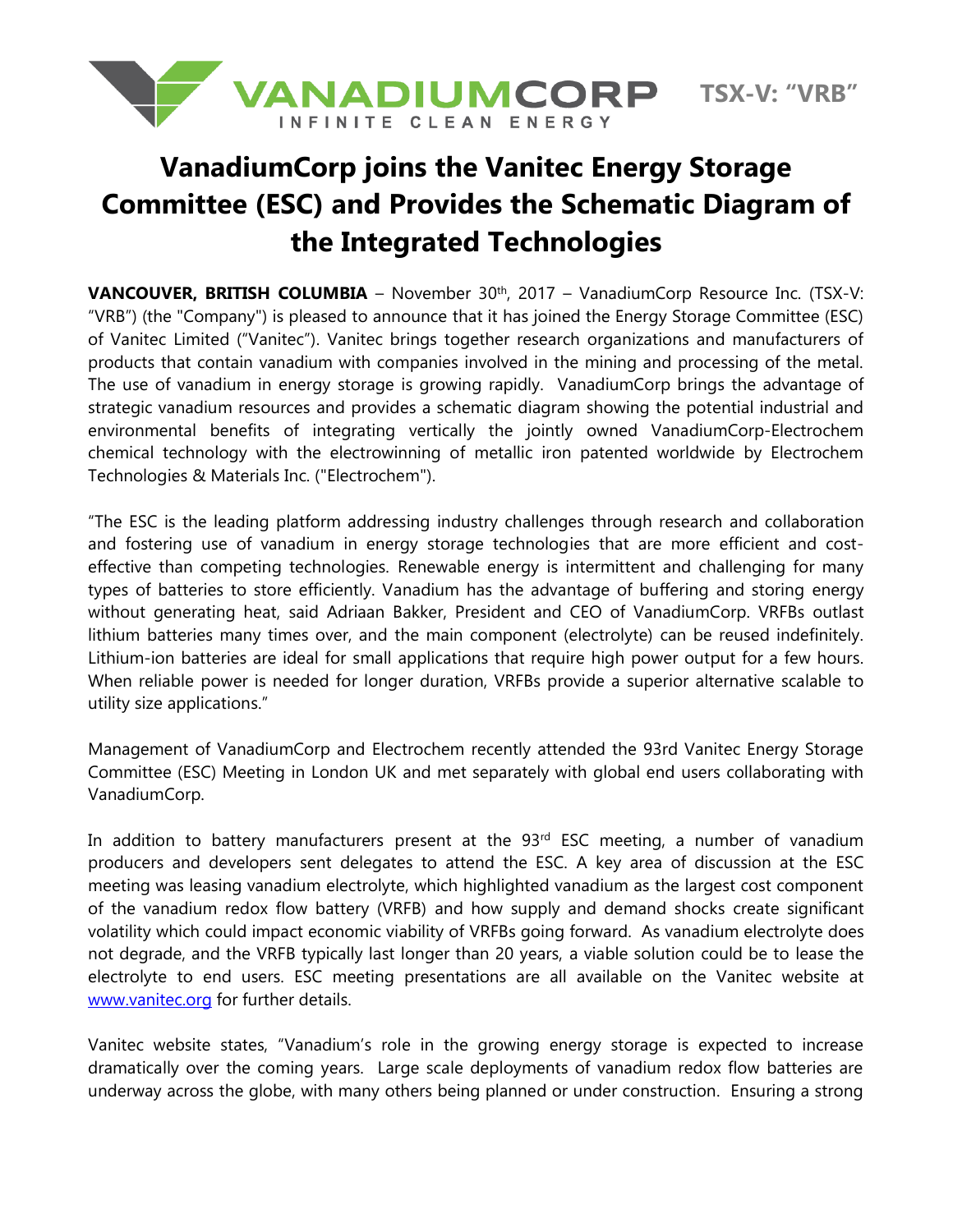supply of quality vanadium products will be key to the uptake of energy storage for large amounts of power over a long duration. This will supplement the traditional markets for vanadium as the requirements for high quality steel continue to increase." "Vanitec is the only not-for-profit international global member organisation whose objective is to promote the use of vanadium bearing materials. Its members include all the world's major vanadium producers as well as vanadium users and those involved in vanadium energy storage. Traditionally used to strengthen steel, vanadium's use in energy storage has been growing over the past few years and is seen as the preferred choice when long-duration energy storage is required. Where lithium provides power, vanadium provides energy."



ELECTROCHEM TECHNOLOGIES & MATERIALS INC. Industrial Electrochemistry - Electrochemical Processes - Materials